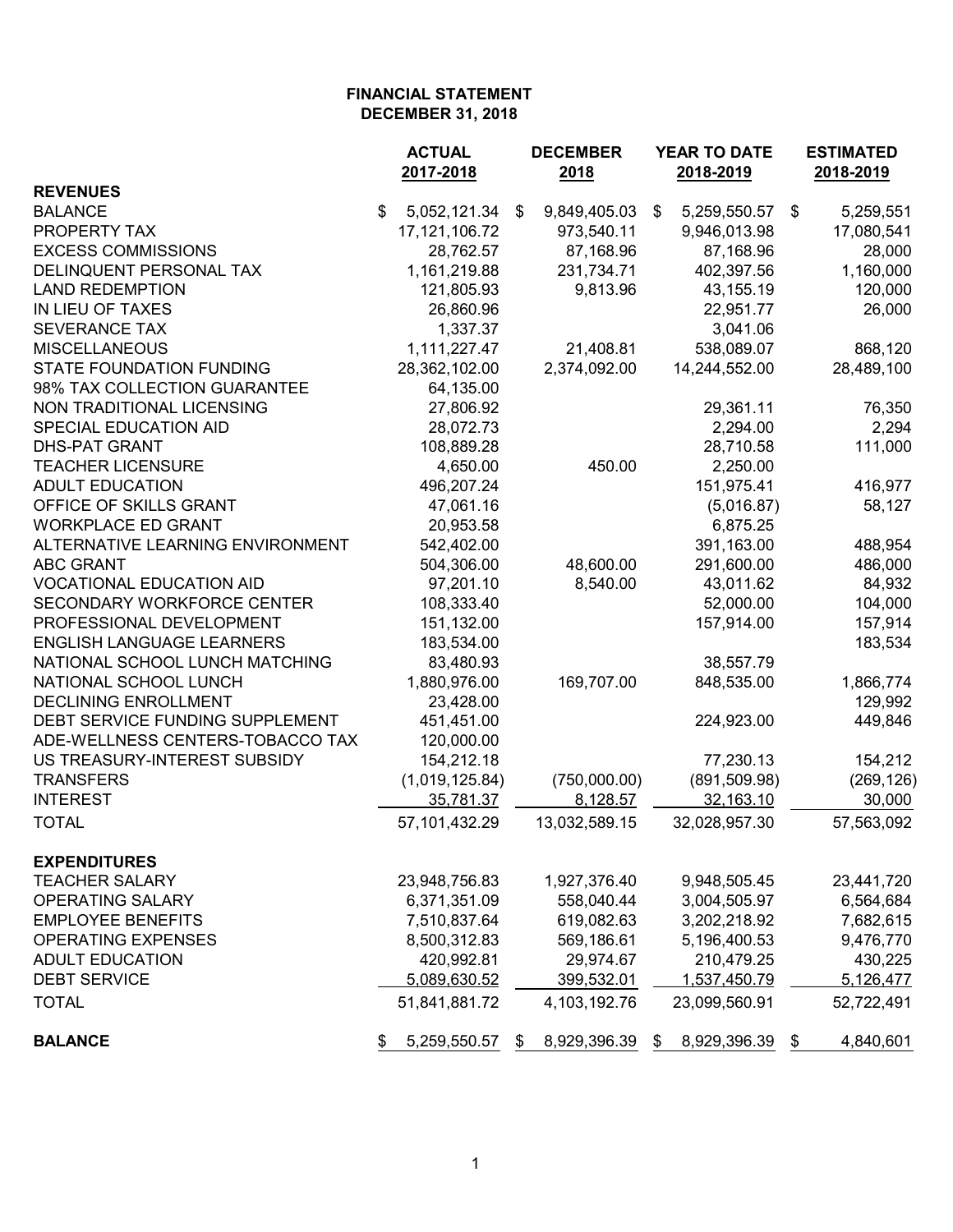|                                                                                                     | <b>ACTUAL</b><br>2017-2018<br><b>BUILDING FUND</b> | <b>DECEMBER</b><br>2018                         | YEAR TO DATE<br>2018-2019        | <b>ESTIMATED</b><br>2018-2019 |  |  |
|-----------------------------------------------------------------------------------------------------|----------------------------------------------------|-------------------------------------------------|----------------------------------|-------------------------------|--|--|
| <b>REVENUES</b>                                                                                     |                                                    |                                                 |                                  |                               |  |  |
| <b>BALANCE</b>                                                                                      | 13,406,862.49 \$<br>\$.                            |                                                 | 8,931,161.58 \$ 11,493,672.12 \$ | 11,493,672                    |  |  |
| <b>GOOD FAITH DEPOSIT</b><br><b>ACADEMIC FACILITIES PARTNERSHIP</b><br><b>DEBT SAVINGS TRANSFER</b> |                                                    |                                                 |                                  | 3,000,000                     |  |  |
| NET REMAINING REFUNDING BONDS<br><b>INTEREST</b><br>REFUND PRIOR YEAR EXPENDITURES                  | 34,840.44<br>300.83                                | 8,630.69                                        | 40,718.55                        | 25,000                        |  |  |
| TRANSFER-OPERATING                                                                                  | 750,000.00                                         | 750,000.00                                      | 750,000.00                       |                               |  |  |
| <b>TRANSFERS-TURF</b>                                                                               | 27,250.00                                          |                                                 | 22,500.00                        | 30,000                        |  |  |
| <b>TOTAL</b>                                                                                        | 14,219,253.76                                      | 9,689,792.27                                    | 12,306,890.67                    | 14,548,672                    |  |  |
| <b>EXPENDITURES</b>                                                                                 |                                                    |                                                 |                                  |                               |  |  |
| <b>LAND</b>                                                                                         | 617,723.11                                         |                                                 |                                  |                               |  |  |
| <b>PURCHASED SERVICES</b>                                                                           | 714,906.99                                         | 27,998.95                                       | 497,900.39                       | 218,000                       |  |  |
| <b>EQUIPMENT &amp; FURNITURE</b><br><b>BUILDINGS-REMODELING</b>                                     | 53,470.06                                          | 17,004.95                                       | 52,302.04                        | 192,800                       |  |  |
| <b>BUILDINGS-NEW &amp; ADDITIONS</b>                                                                |                                                    | 545,453.64                                      | 1,968,897.80                     | 6,950,000                     |  |  |
| <b>RENTAL-EQUIPMENT &amp; VEHICLES</b>                                                              | 17,342.96                                          |                                                 |                                  |                               |  |  |
| <b>FEES</b>                                                                                         | 390.00                                             |                                                 |                                  |                               |  |  |
| <b>SUPPLIES</b>                                                                                     | 14,884.99                                          | 872.09                                          | 16,712.46                        | 150,000                       |  |  |
| <b>IMPROVEMENTS</b>                                                                                 | 1,306,863.53                                       |                                                 | 672,615.34                       | 445,000                       |  |  |
| <b>TOTAL</b>                                                                                        | 2,725,581.64                                       | 591,329.63                                      | 3,208,428.03                     | 7,955,800                     |  |  |
| <b>BALANCE</b>                                                                                      | 11,493,672.12                                      | 9,098,462.64                                    | 9,098,462.64                     | 6,592,872.00                  |  |  |
|                                                                                                     |                                                    |                                                 |                                  |                               |  |  |
| <b>BALANCE</b>                                                                                      | 2,307,240.00                                       | 2,836,274.46                                    | 2,660,530.00                     | 2,660,530.00                  |  |  |
| <b>INTEREST</b>                                                                                     | 44,164.16                                          |                                                 | 34,234.48                        | 44,164.00                     |  |  |
| <b>TRANSFERS</b><br>SINKING FUND PAYMENTS                                                           | 309,125.84                                         |                                                 | 141,509.98                       | 309,126                       |  |  |
| <b>BALANCE</b>                                                                                      | 2,660,530.00                                       | 2,836,274.46                                    | 2,836,274.46                     | 3,013,820                     |  |  |
| <b>TOTAL BUILDING FUND</b>                                                                          |                                                    | 14,154,202.12 \$ 11,934,737.10 \$ 11,934,737.10 |                                  | 9,606,692<br>\$               |  |  |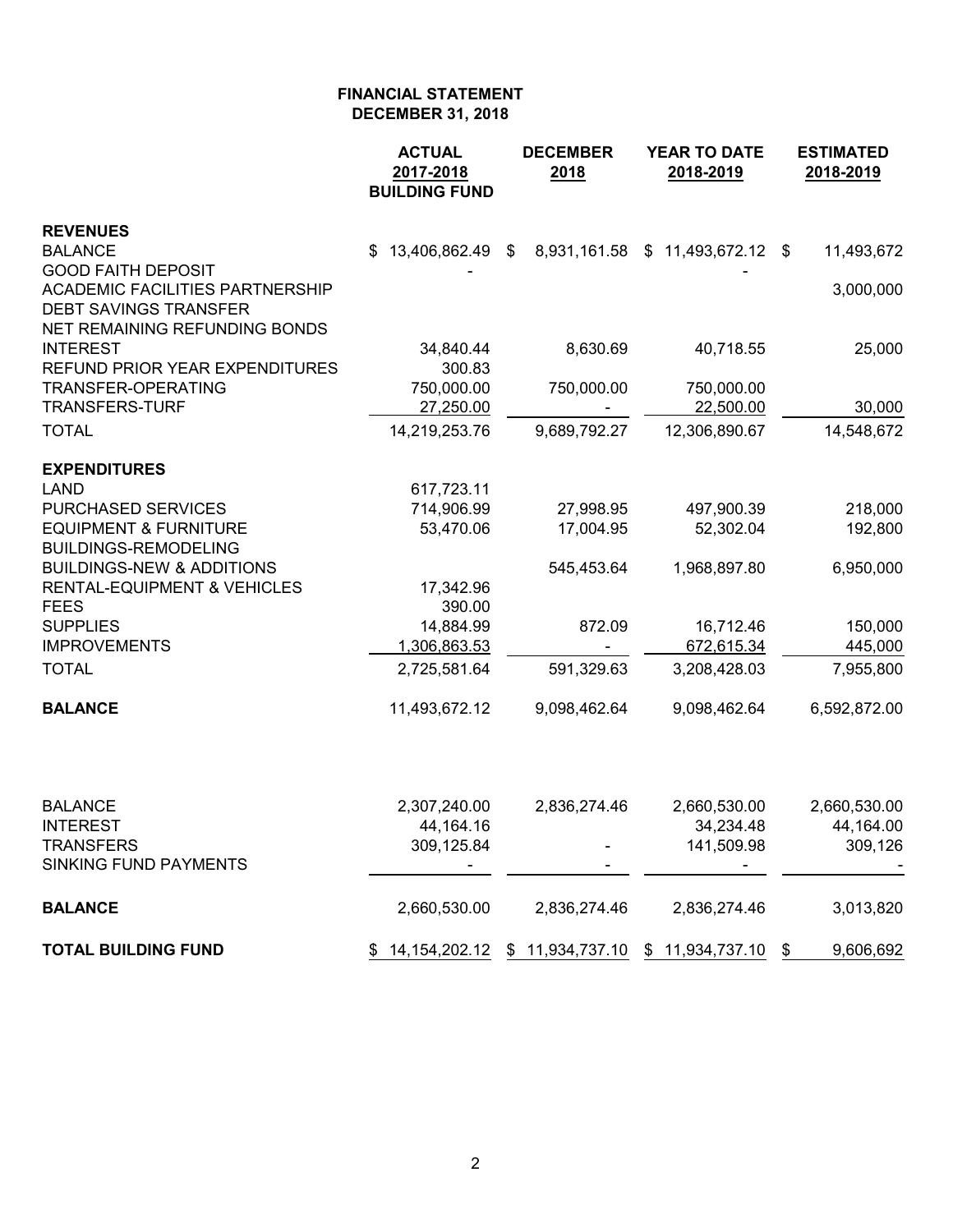## **ACTUAL DECEMBER YEAR TO DATE 2017-2018 2018 2018-2019**

#### **BUILDING FUND-ADULT EDUCATION**

| <b>REVENUES</b>                      |                    |   |               |                |
|--------------------------------------|--------------------|---|---------------|----------------|
| <b>BALANCE</b>                       | \$<br>11,820.41 \$ |   | $5,182.04$ \$ | 7,161.00       |
| <b>GENERAL IMPROVEMENT PAYMENT</b>   |                    |   |               |                |
| REFUND PRIOR YEAR EXPENDITURE        |                    |   |               |                |
| <b>TOTAL</b>                         | 11,820.41          |   | 5,182.04      | 7,161.00       |
| <b>EXPENDITURES</b>                  |                    |   |               |                |
| ARCHITECT & ENGINEERS                |                    |   |               |                |
| <b>PURCHASED SERVICES</b>            | 150.00             |   |               |                |
| <b>LAND &amp; IMPROVEMENTS</b>       |                    |   |               |                |
| <b>BUILDINGS-NEW &amp; ADDITIONS</b> |                    |   |               |                |
| <b>SUPPLIES</b>                      | 4,509.41           |   | 192.94        | 489.54         |
| <b>EQUIPMENT</b>                     |                    |   |               | 1,682.36       |
| <b>TOTAL</b>                         | 4,659.41           |   | 192.94        | 2,171.90       |
| <b>BALANCE</b>                       | \$<br>7,161.00     | S | 4,989.10      | \$<br>4,989.10 |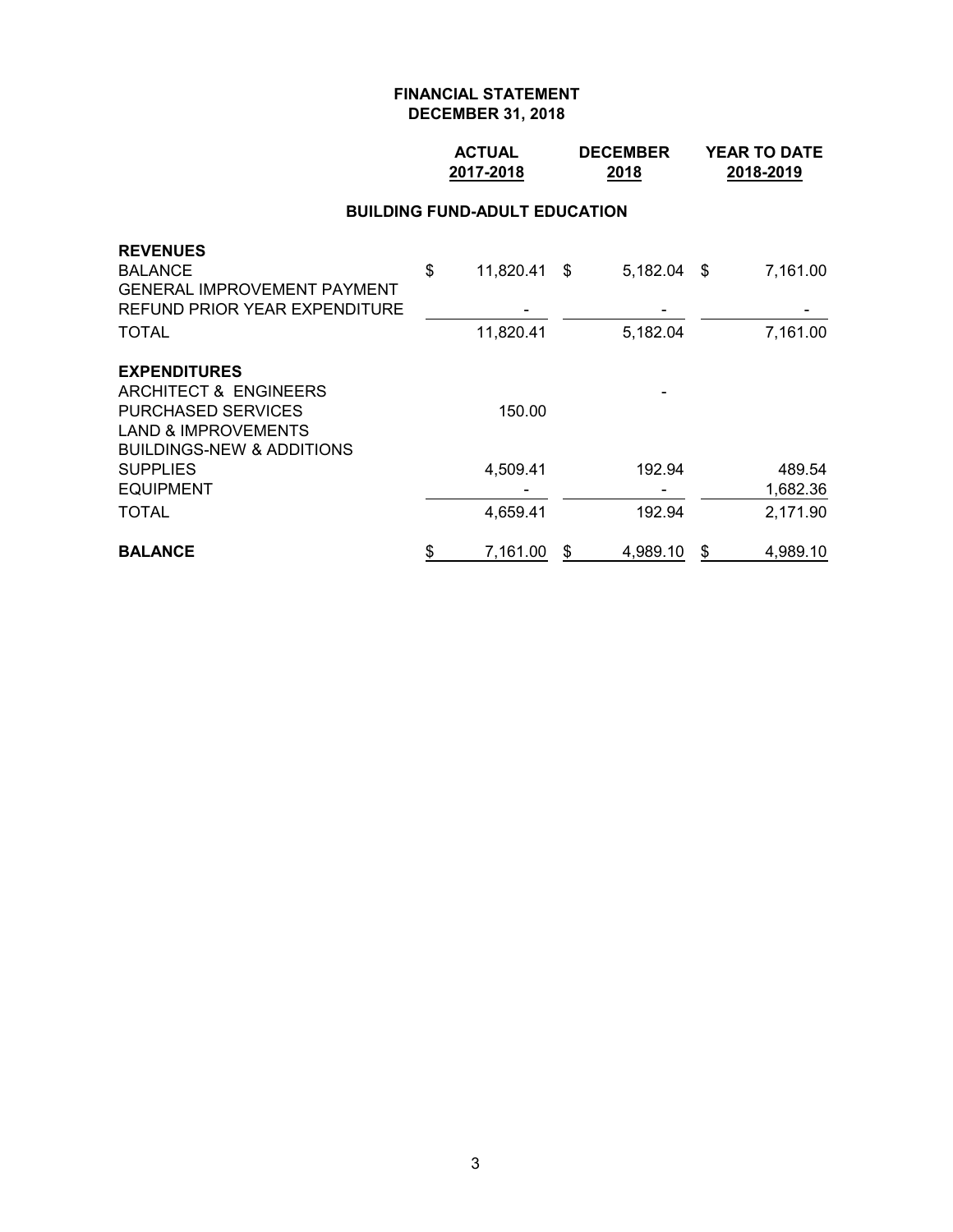|                                               |                           | <b>ACTUAL</b><br>2017-2018 |    | <b>DECEMBER</b><br>2018 | YEAR TO DATE<br>2018-2019 | <b>ESTIMATED</b><br>2018-2019 |
|-----------------------------------------------|---------------------------|----------------------------|----|-------------------------|---------------------------|-------------------------------|
|                                               |                           | <b>FEDERAL PROGRAMS</b>    |    |                         |                           |                               |
| <b>REVENUES</b>                               |                           |                            |    |                         |                           |                               |
| <b>BALANCE</b>                                | $\boldsymbol{\mathsf{s}}$ | 78,420.01                  | \$ | $(59,978.72)$ \$        | 212,872.68                | \$<br>212,873                 |
| TITLE I, ESEA                                 |                           | 1,593,416.19               |    | 88,534.23               | 895,620.70                | 1,569,142                     |
| ARKANSAS MEDICAID PROGRAM                     |                           | 86,363.76                  |    | 2,090.08                | 2,745.96                  | 11,842                        |
| TITLE VI-B, ESEA                              |                           | 1,233,105.04               |    | 126,621.06              | 489,626.17                | 1,293,164                     |
| EARLY CHILDHOOD HANDICAPPED                   |                           | 8,435.82                   |    |                         |                           |                               |
| <b>ARMAC</b>                                  |                           | 142,662.81                 |    | 37,100.61               | 124,471.47                | 57,657                        |
| <b>CHAPTER 1, MIGRANT</b>                     |                           | 155,623.77                 |    | 11,605.13               | 46,420.52                 | 167,410                       |
| <b>TITLE IIA</b>                              |                           | 201,915.27                 |    |                         |                           | 212,694                       |
| <b>TITLE III</b>                              |                           | 42,881.94                  |    | 2,114.41                | 41,912.99                 | 86,192                        |
| <b>TITLE IV</b>                               |                           | 34,648.17                  |    | 12,829.22               | 30,235.44                 | 105,288                       |
| <b>ROTC REIMBURSEMENT</b>                     |                           | 52,150.86                  |    | 1,053.67                | 1,053.67                  | 41,948                        |
| DHS-CHILD CARE & DEVELOPMENT                  |                           |                            |    |                         |                           |                               |
| <b>ADULT ED</b>                               |                           | 106,193.63                 |    |                         | 32,299.43                 | 106,194                       |
| <b>TOTAL</b>                                  |                           | 3,735,817.27               |    | 221,969.69              | 1,877,259.03              | 3,864,403                     |
| <b>EXPENDITURES</b>                           |                           |                            |    |                         |                           |                               |
| <b>TITLE I</b>                                |                           | 1,717,276.52               |    | 63,416.24               | 1,055,544.45              | 1,894,539                     |
| ARKANSAS MEDICAID PROGRAM                     |                           | 56,530.25                  |    | 18,331.90               | 19,925.61                 | 80,000                        |
| <b>ARMAC</b>                                  |                           | 151,106.72                 |    | 7,120.87                | 35,383.84                 | 89,000                        |
| TITLE VI-B PASSTHRU                           |                           | 1,233,105.04               |    | 111,105.43              | 580,547.10                | 1,293,164                     |
| EARLY CHILDHOOD HANDICAPPD                    |                           | 8,435.82                   |    |                         |                           |                               |
| <b>CHAPTER 1, MIGRANT</b><br><b>TITLE IIA</b> |                           | 155,623.77                 |    | 11,605.13               | 58,025.65                 | 167,410                       |
| <b>ROTC</b>                                   |                           | 52,150.86                  |    | 2,205.00                | 11,025.00                 | 41,948                        |
| <b>ADULT EDUCATION</b>                        |                           | 95,796.73                  |    | 5,407.68                | 42,858.35                 | 106,194                       |
| <b>TITLE III</b>                              |                           | 42,214.12                  |    | 1,644.66                | 42,580.81                 | 86,859                        |
| TITLE IV                                      |                           |                            |    | 6,414.61                | 36,650.05                 | 105,288                       |
| DHS-CHILD CARE & DEVELOPMENT                  |                           | 307.86                     |    |                         |                           |                               |
| <b>VOCATIONAL EDUCATION</b>                   |                           | 10,396.90                  |    |                         |                           |                               |
| <b>TOTAL</b>                                  |                           | 3,522,944.59               |    | 227,251.52              | 1,882,540.86              | 3,864,403                     |
| <b>BALANCE</b>                                | \$                        | 212,872.68                 | \$ | (5,281.83)              | \$<br>(5,281.83)          | \$                            |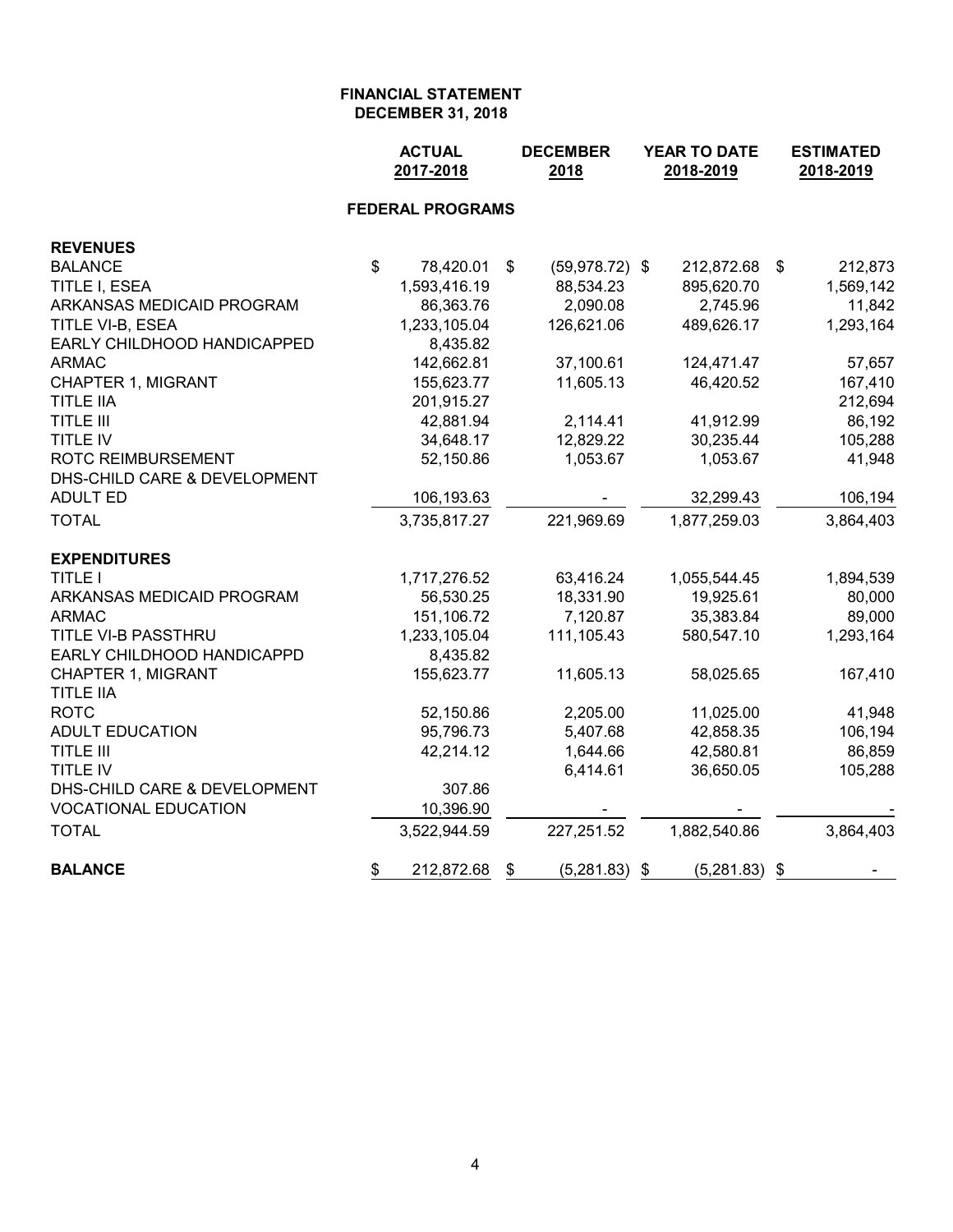|                                    |    | <b>ACTUAL</b><br>2017-2018 | <b>DECEMBER</b><br>2018 |              | <b>YEAR TO DATE</b><br>2018-2019 |                 |  | <b>ESTIMATED</b><br>2018-2019 |  |  |  |  |
|------------------------------------|----|----------------------------|-------------------------|--------------|----------------------------------|-----------------|--|-------------------------------|--|--|--|--|
| <b>SCHOOL LUNCH PROGRAM</b>        |    |                            |                         |              |                                  |                 |  |                               |  |  |  |  |
| <b>REVENUES</b>                    |    |                            |                         |              |                                  |                 |  |                               |  |  |  |  |
| <b>BALANCE</b>                     | \$ | 777,249.11                 | -\$                     | 576,969.49   | -\$                              | 840,932.29 \$   |  | 840,932                       |  |  |  |  |
| <b>LUNCH &amp; BREAKFAST SALES</b> |    | 375,828.57                 |                         | 29,912.06    |                                  | 153,619.73      |  | 277,000                       |  |  |  |  |
| <b>REIMBURSEMENT</b>               |    | 2,260,981.21               |                         | 450,819.16   |                                  | 801,092.72      |  | 2,279,713                     |  |  |  |  |
| LOANS RECEIVED (REPAID)            |    |                            |                         |              |                                  |                 |  |                               |  |  |  |  |
| <b>OTHER INCOME</b>                |    | 130,474.46                 |                         | 1,032.50     |                                  | 43,259.67       |  | 156,185                       |  |  |  |  |
| <b>TOTAL</b>                       |    | 3,544,533.35               |                         | 1,058,733.21 |                                  | 1,838,904.41    |  | 3,553,830                     |  |  |  |  |
| <b>EXPENDITURES</b>                |    |                            |                         |              |                                  |                 |  |                               |  |  |  |  |
| <b>SALARIES</b>                    |    | 1,171,102.87               |                         | 97,932.56    |                                  | 517,225.18      |  | 1,247,712                     |  |  |  |  |
| <b>BENEFITS</b>                    |    | 327,082.83                 |                         | 28,318.76    |                                  | 146,005.83      |  | 352,685                       |  |  |  |  |
| <b>FOOD PURCHASES</b>              |    | 905,841.49                 |                         | 70,696.34    |                                  | 281,890.41      |  | 775,563                       |  |  |  |  |
| <b>OTHER EXPENSES</b>              |    | 299,573.87                 |                         | 10,096.12    |                                  | 42,093.56       |  | 261,918                       |  |  |  |  |
| <b>TOTAL</b>                       |    | 2,703,601.06               |                         | 207,043.78   |                                  | 987,214.98      |  | 2,637,878                     |  |  |  |  |
| <b>BALANCE</b>                     | \$ | 840,932.29                 | \$                      | 851,689.43   | \$                               | 851,689.43      |  | 915,952                       |  |  |  |  |
| <b>TOTAL BALANCES</b>              |    | \$20,474,718.66            | S.                      | 2,175,530.19 |                                  | \$21,715,530.19 |  | \$12,356,586.00               |  |  |  |  |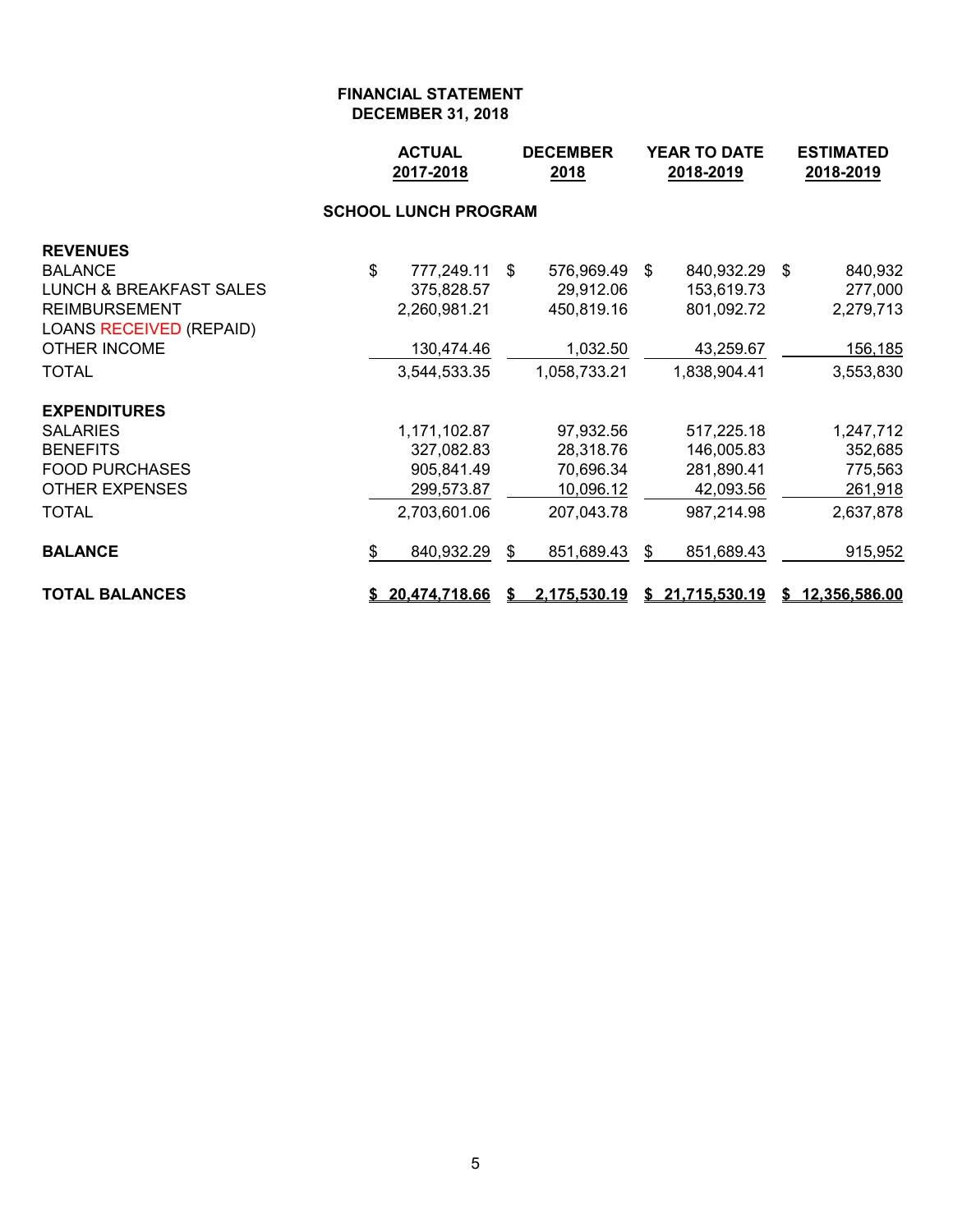| <b>ACTUAL</b> | <b>DECEMBER</b> | <b>YEAR TO DATE</b> |
|---------------|-----------------|---------------------|
| 2017-2018     | 2018            | 2018-2019           |

## **SCHOOL ACTIVITY ACCOUNTS**

| <b>REVENUES</b>                 |                         |    |            |      |              |
|---------------------------------|-------------------------|----|------------|------|--------------|
| <b>BALANCE</b>                  | \$<br>590,225.22        | \$ | 674,153.17 | - \$ | 624,151.40   |
| <b>ADMISSIONS</b>               | 187,561.96              |    | 9,300.00   |      | 112,766.98   |
| SCHOOL SPONSORED SALES          | 143,488.87              |    | 4,416.46   |      | 65,448.10    |
| STUDENT SPONSORED SALES         | 189,497.25              |    | 10,540.75  |      | 130,496.70   |
| OTHER STUDENT ACTIVITIES        | 216,247.03              |    | 2,432.89   |      | 61,519.26    |
| OTHER COMMUNITY SERVICES        | 18,108.66               |    | 1,739.81   |      | 16,431.75    |
| <b>PRIVATE CONTRIBUTIONS</b>    | 186,865.18              |    | 39,486.10  |      | 89,274.64    |
| <b>MISCELLANEOUS</b>            | 52,146.27               |    | 310.50     |      | 10,116.58    |
| TOTAL                           | 1,584,140.44            |    | 742,379.68 |      | 1,110,205.41 |
| <b>EXPENDITURES</b>             |                         |    |            |      |              |
| <b>PURCHASES SERVICES</b>       | 285,045.92              |    | 17,033.14  |      | 122,757.27   |
| <b>SUPPLIES &amp; MATERIALS</b> | 537,819.04              |    | 66,442.61  |      | 303,114.25   |
| <b>FIXED ASSETS</b>             | 58,252.85               |    | 2,593.61   |      | 14,396.10    |
| <b>DUES &amp; FEES</b>          | 78,871.23               |    | 6,901.39   |      | 20,528.86    |
|                                 | 959,989.04              |    | 92,970.75  |      | 460,796.48   |
| <b>BALANCE</b>                  | \$<br><u>624,151.40</u> | S  | 649,408.93 | S    | 649,408.93   |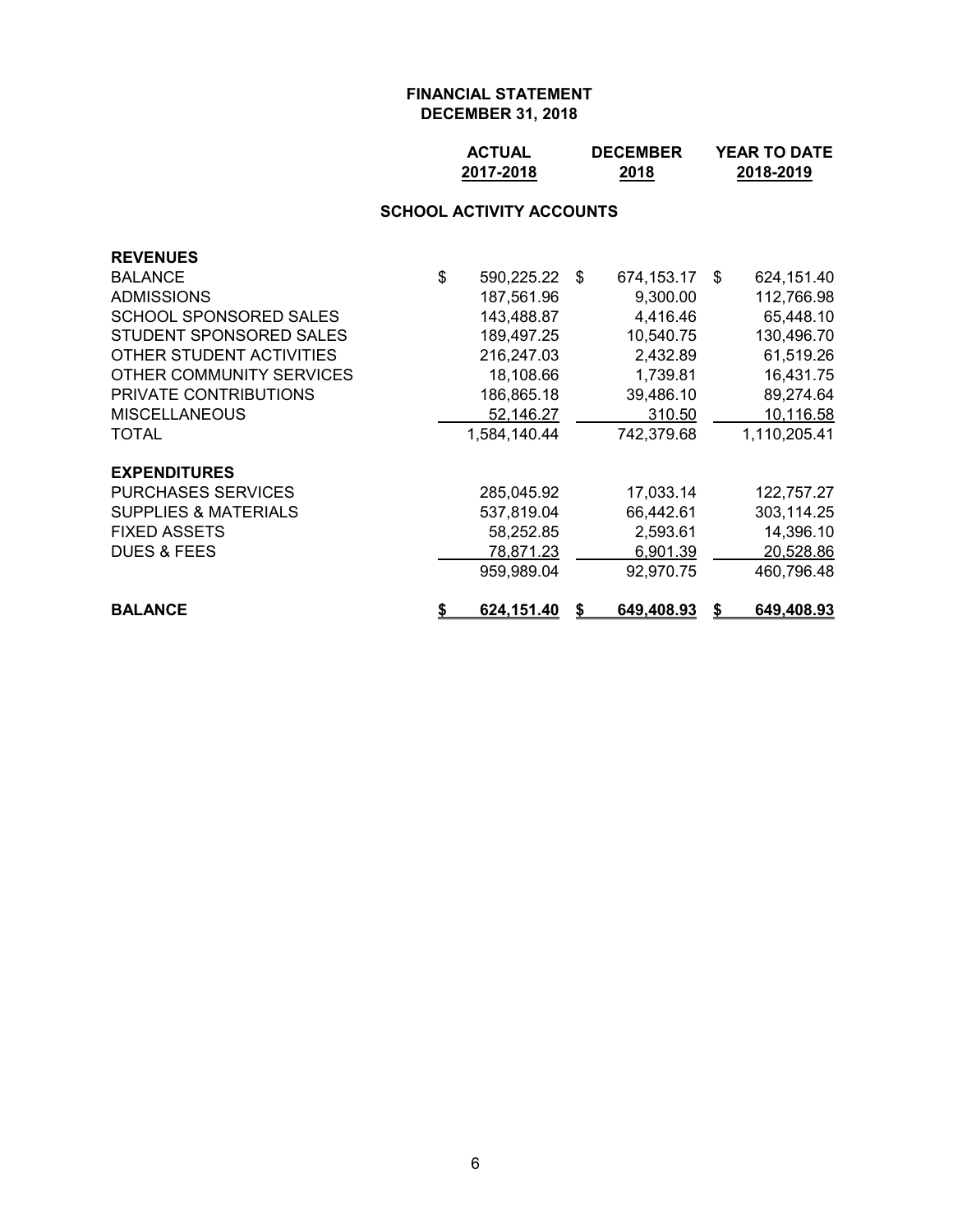#### **CITIZENS BANK ACCOUNT BALANCES DECEMBER 31, 2018**

CHECKING ACCOUNT #0376886401 \$ 9,376,004.54

#### **SCHEDULE OF INVESTMENTS DECEMBER 31, 2018**

| PURCHASED CERTIFICATE OF DEPOSIT 12/01/2017<br>IN THE AMOUNT OF \$1,884,528.99 AT A RATE OF 1.30%<br>MATURING 12/01/2019 | S. | 1,884,528.99 |
|--------------------------------------------------------------------------------------------------------------------------|----|--------------|
| PURCHASED CERTIFICATE OF DEPOSIT 12/04/2018<br>IN THE AMOUNT OF \$8,086,076.21 AT A RATE OF 1.31%<br>MATURING 1/04/2019  |    | 8,086,076.21 |
|                                                                                                                          |    |              |
|                                                                                                                          |    | 9,970,605.20 |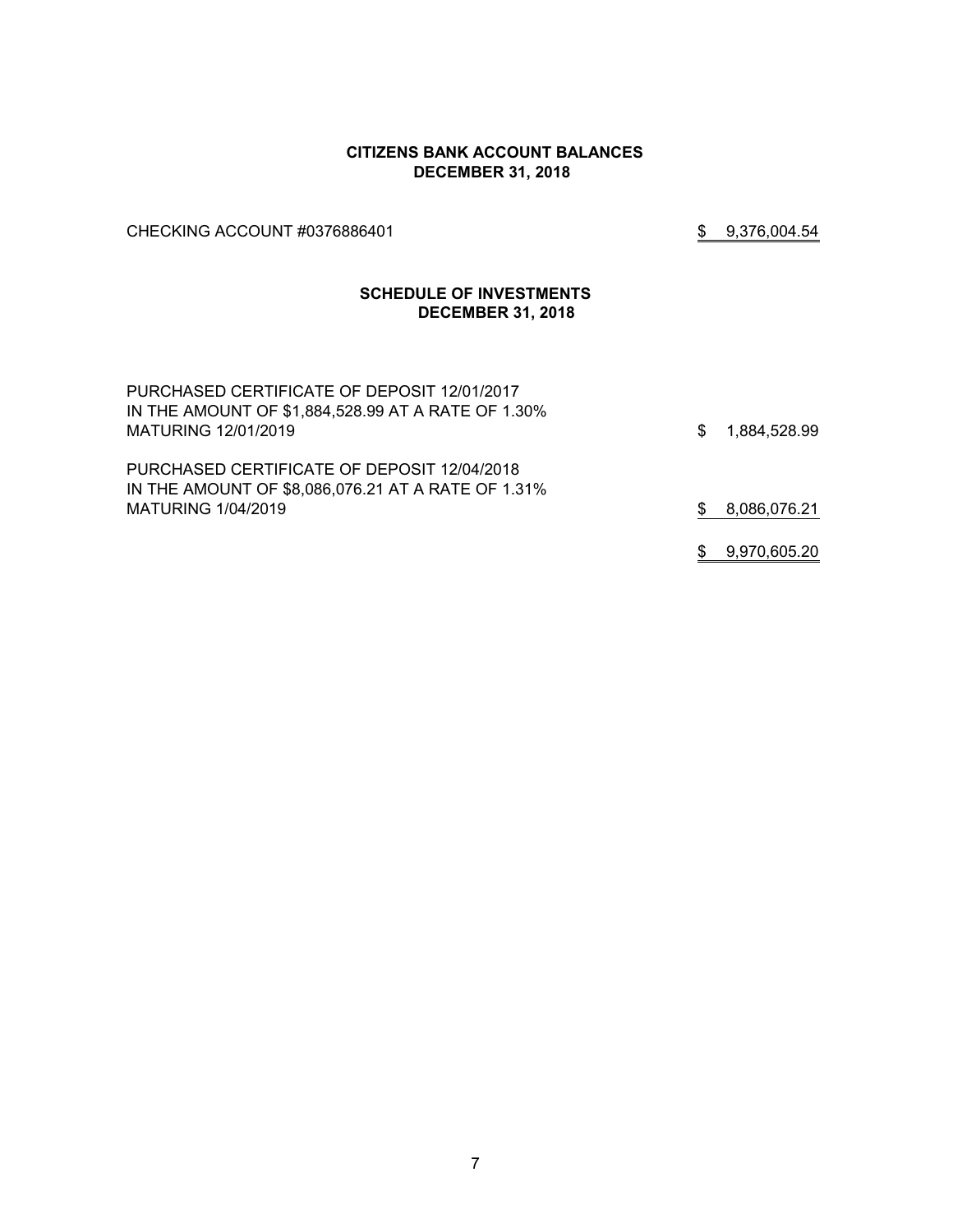# **MISCELLANEOUS INCOME ACCOUNT ANALYSIS DECEMBER 2018**

| <b>OPERATING FUNDS</b>                               | <b>DECEMBER</b> | <b>YEAR TO DATE</b> |
|------------------------------------------------------|-----------------|---------------------|
| <b>G/T ADVANCED PLACEMENT</b>                        | 9,950.00        | 9,950.00            |
| <b>ISEP GRANT</b>                                    |                 |                     |
| <b>RISE ACADEMY</b>                                  |                 |                     |
| PRIVATE DONATIONS                                    |                 |                     |
| PRESCHOOL AFTER HOURS CARE                           |                 |                     |
| EARLY CARE & EDUCATION GRANT                         | 965.99          | 1,979.56            |
| AR SCHOOL RECOGNITION                                |                 | 74,377.26           |
| GENERAL IMPROVEMENT FUND GRANT-ADULT ED              |                 |                     |
| NEW CTE PROGRAM START UP GRANTS                      |                 | 9,350.00            |
| <b>FACILITIES &amp; TRANSPORTATION REIMBURSEMENT</b> | 2,268.86        | 11,870.24           |
| PERCENTAGE THEATER ADMISSIONS                        |                 | 212.34              |
| <b>COTTON GALLERY ROYALTIES</b>                      |                 |                     |
| <b>HALL OF HONOR</b>                                 |                 | 960.00              |
| <b>REIMBURSEMENT FEES</b>                            |                 |                     |
| PRIOR YEAR LUNCH CHARGES                             |                 |                     |
| <b>GAME &amp; FISH GRANT</b>                         |                 |                     |
| <b>REFUND PRIOR YEAR EXPENSES</b>                    | 945.54          | 20,561.79           |
| CAREER NEW PROGRAM START UP                          |                 |                     |
| EMPLOYEE JURY/SUBPOENA FEES                          | 70.00           | 260.00              |
| HANNA OIL-GAS & ROYALTY                              |                 |                     |
| STEPHENS PRODUCTION-GAS ROYALTIES                    |                 |                     |
| WAELDER OIL & GAS-GAS ROYALTIES                      |                 |                     |
| <b>XTO ENERGY-GAS ROYALTY</b>                        | 303.22          | 1,869.81            |
| SALE OF FIXED ASSETS & SUPPLIES                      |                 | 7,125.01            |
| <b>REBATE</b>                                        |                 |                     |
| ATU-REIMBURSEMENT CONCURRENT CREDIT                  |                 | 382,221.00          |
| <b>JATC-FEES</b>                                     |                 |                     |
| PAYROLL REIMBURSEMENT-TRANSFER                       | 350.20          | 7,576.21            |
| FEDERAL FLOOD CONTROL                                |                 | 85.97               |
| FEDERAL MINERAL LEASE                                |                 | 5.87                |
| PROPERTY DAMAGES REIMBURSEMENTS                      | 100.00          | 293.58              |
| <b>ETS HONORARIUM</b>                                |                 | 780.00              |
| <b>USAC E-RATE</b>                                   |                 | 2,155.43            |
| <b>BLUEBIRD WNC445 SPECTRUM LEASE</b>                |                 |                     |
| <b>PHOTOGRAPHY</b>                                   | 6,455.00        | 6,455.00            |
|                                                      |                 |                     |
| <b>TOTAL</b>                                         | \$<br>21,408.81 | - \$<br>538,089.07  |